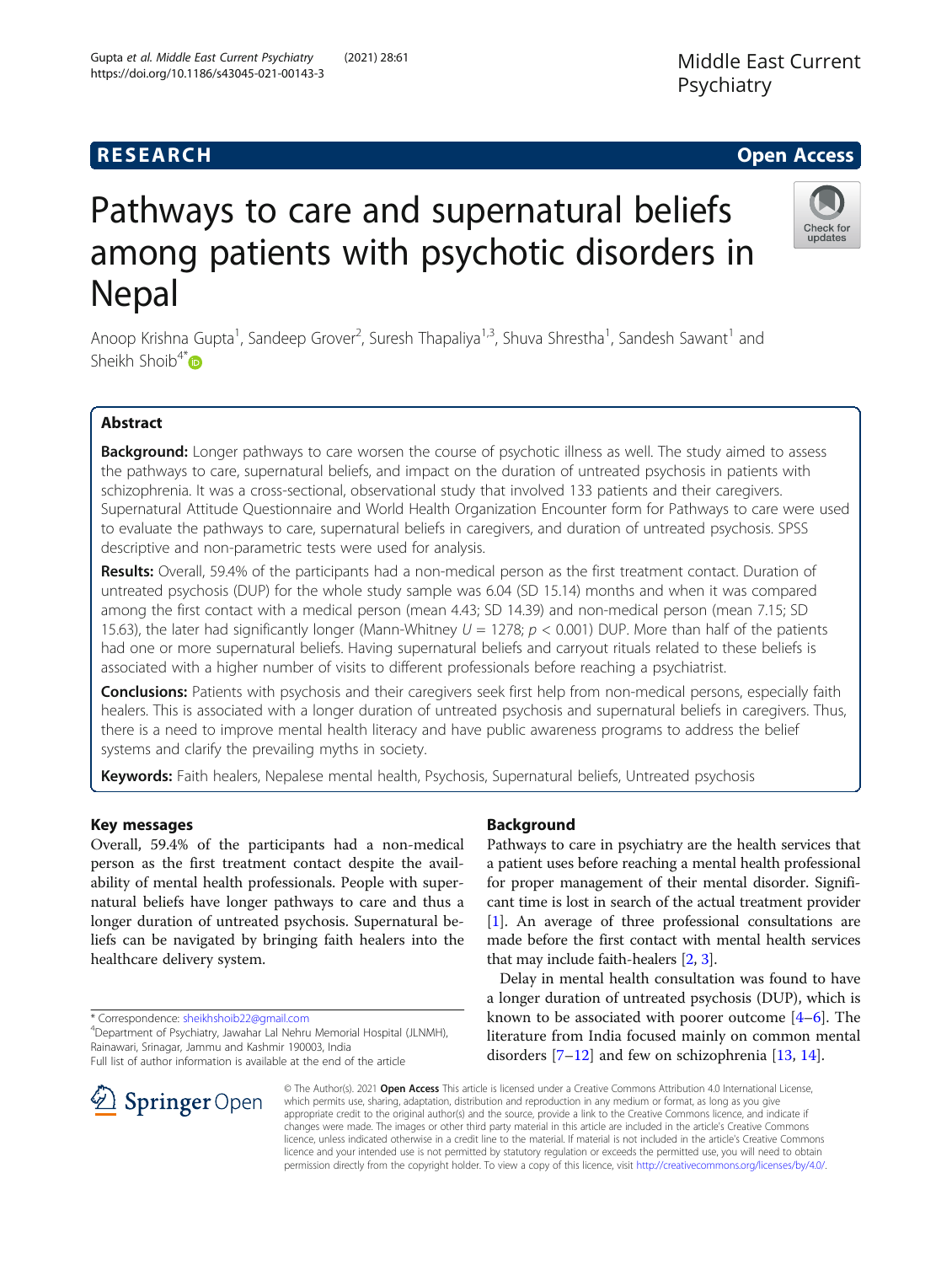Developing countries like Nepal have lack of enough health care professionals to meet the needs of the general population. Mental health workers are not an exception. There are only 200 psychiatrists, 50 psychiatric nurses and 500 hospital beds for 30 million population [[15\]](#page-7-0). Those who are available find difficult to leave central services fearing difficult livelihood at remote districts. This plays major role in pathways covered by patients. Political instability, lack of budget for mental health, natural calamities and difficult landscape has posed further hindrances. With this background, faith healers become prominent service providers. In addition to that, general practitioners and medical officers are also major carers not only in remote places but also at major cities. Recent increased practice of satellite clinics and focus of government on mental health gap action plan (mhGAP) is likely to uplift the service standards [[16,](#page-7-0) [17](#page-7-0)]. For time being, efforts from non-governmental organizations are one of the major health service providers in Nepal [[18\]](#page-7-0).

A Nepalese pilot study reported the prevalence of psychotic illness as 1.1% [\[19](#page-7-0)]. However, Nepalese patients with severe mental illness have fewer options to go for treatment  $[10]$ . There are limited numbers of mental health services in the country and there is a need for community health programs in Nepal [\[20,](#page-7-0) [21\]](#page-8-0). As per the previous studies reported in Nepal, faith healers are the first contact for psychiatric patients, and patients report to psychiatrists after a gap of 2.5 months [\[22](#page-8-0)]. Similar results were testified by Lamichhane et al. in 2019 who observed that all the patients eventually make late contact with a mental health professional [\[23](#page-8-0)]. Health care in Nepal has inequality in mental health access and services. It is accessible to only those who can afford high-rated private hospitals or those who can easily access the hospital in their locality/district. Conventional and spiritual healers play an essential role in the mental health care pathway in developing countries [\[20](#page-7-0)]. Mental Health systems in Nepal are not fully systematized to provide ideal mental health services to patients suffering from any mental health problems due to either non-existence or unequal distribution of available resources [\[20](#page-7-0)].

There are no previous studies on referral pathways to care, supernatural beliefs among psychotic illness in Nepal. To address this gap, the study aimed to assess the pathways to care, supernatural beliefs in caregivers, and impact on the duration of untreated psychosis in patients with schizophrenia.

#### Methods

#### Selection and description of participants

It was a cross-sectional quantitative, observational study done between August 2019 and August 2020. All the participants were from the department of psychiatry at National Medical College Teaching Hospital (NMCTH), Birgunj, Nepal. This institute is the nodal and referral center of province number 2 in Nepal. It covers mainly 5 districts of the Terai belt of southern Nepal and the northern Bihar State of India. Convenient sampling was used to approach the study sample. The sample size was determined on the basis of average number of patients with psychotic disorders coming to the respective department over the last 5 years. This was done as there was no previous study from this center to take a reference. A total of 133 participants were included in the study period. Their clinical remission was ensured through PANSS (Positive and Negative Syndrome Scale) rating criteria. Patients with the age of 16 to 60 years, with a diagnosis of F20 to F29 as per the International Classification of Diseases (ICD-10) criteria were approached. These patients were already diagnosed by detailed workup but were confirmed by using ICD 10 checklist. The patients with age less than 16 were excluded as the pathways schedule was not validated for younger age group. Besides, our out-patient department is relatively new and mainly deals with adults patients. The patients with pediatric and adolescent age groups are dealt with other department. On the other hand, old age was excluded to minimize the recall bias due to declining memory. Patients with psychotic disorder due to substance use disorder, organic psychosis (delirium and dementia), and intellectual disability were excluded. A caregiver was defined as a family member or a relative who has stayed with the patient for more than a year since the diagnosis and is primarily concerned with the treatment process and brings the patient for follow-ups. A carer on pathways was defined as a health professional providing mental health service to the patient.

#### Technical information

Supernatural Attitude Questionnaire is a Hindi version of a 28 item scale that assesses the beliefs of caregivers of the patients that takes around 8–10 min to complete the questionnaire. It was developed by Kulhara and colleagues [[24\]](#page-8-0). It was used to assess the various magicoreligious beliefs on black magic (jadu-tona), ghosts (Bhut-pret), spirit intrusion (oparikasar), celestial influences, and wrath of God/Goddess and their causation into mental illness. It also assesses treatment taken from faith healers and rituals performed to ward off evil influences. This scale was considered appropriate because of the culturally prevalent supernatural beliefs seen during clinical practice. Hindi scale was used so as to cover both Nepalese and Indian populations of the region. Hindi is a locally spoken language in day-to-day activities and is the common language of communication between the diverse populations of the Terai belt with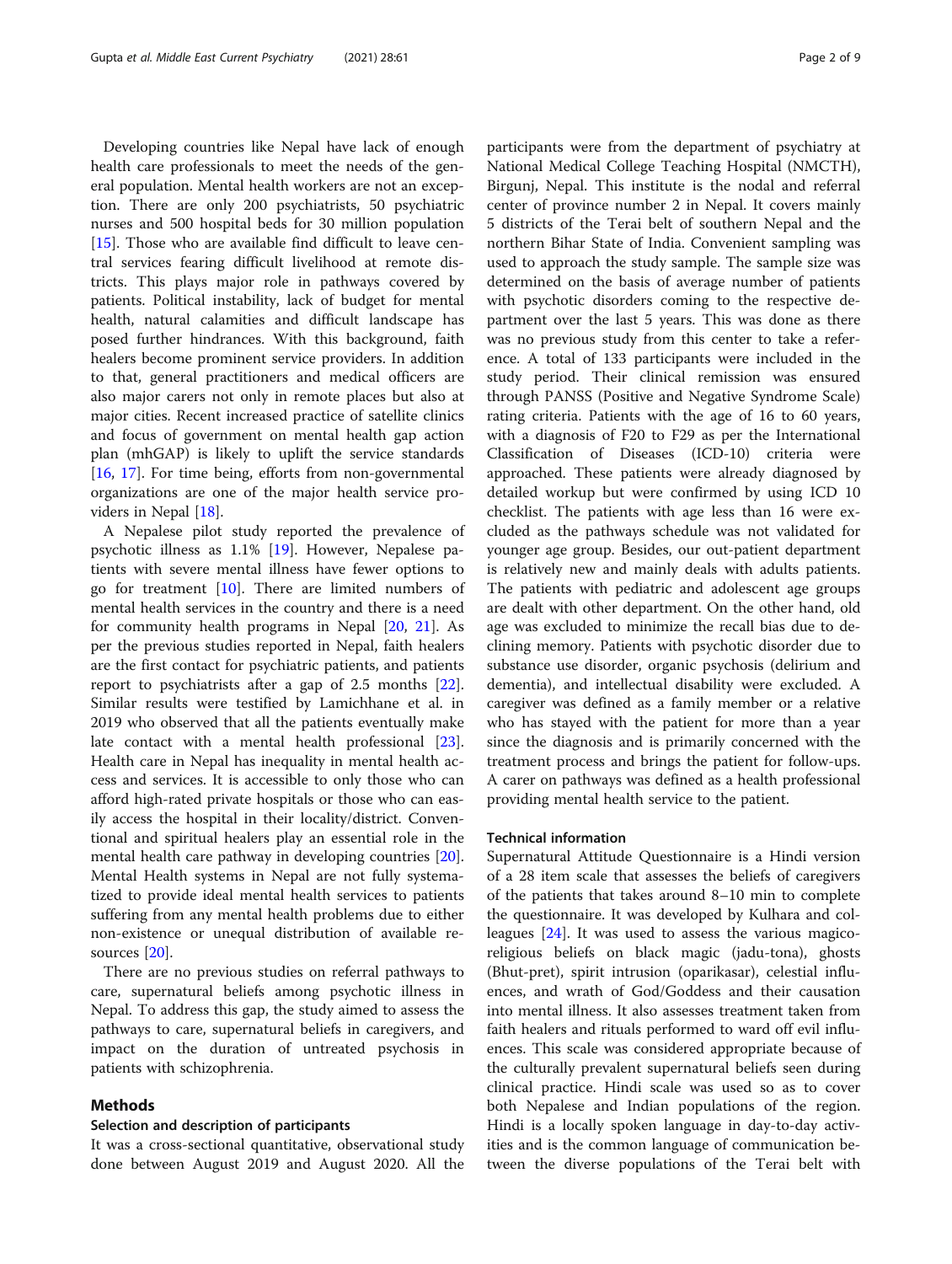varying dialects like Bhojpuri, Maithili, Marwadi, and Awadhi.

Pathway to care was assessed using a modified WHO Encounter form which was developed by Gater et al [[25\]](#page-8-0). It has been validated and used in another study in Europe  $[26]$  $[26]$ . It takes around 8–10 min to complete the form. The scales were administered by either a psychiatrist or a psychiatric resident during interviewing the patients. The Encounter form was used to collect systematic information about the sources of care used by patients before visiting a mental health professional.

Different pathways are traced as depicted in Figs. 1 and [2.](#page-3-0) The duration of untreated psychosis (DUP) was defined as the period in months between the first appearance of positive psychotic symptoms and the initiation of psychiatric treatment by a mental health professional. For this study, the definition of a nonmedical person was operationalized to include faith healers (who without using medicine attempt to heal psychiatric illness either by performing some ritual or giving enchanted food items to eat), spiritual gurus, service providers at religious shrines/temples/mosques/ monasteries, or any help sought at home without medicine.

Statistics SPSS version 22.0 was used for data analysis. Descriptive statistics were conducted to illustrate sociodemographic details and a non-parametric test (Mann-Whitney  $U$  test) was used for comparison between means of DUP and contacts before visiting a psychiatrist.

## Results

The mean age of the study sample was 29 (SD 10.06) years and the mean duration of education was 5.77 (SD 3.58) years. The majority of the participants were employed (71.4%), married (55.6%), Hindus (83.5%), males (70.7%), and from joint and extended families

(63.2%). Almost half of them (49.6%) were from middle socioeconomic status. Similarly, 51.2% of the caregivers were male and the mean age was 47 (SD 20.2). The other details are tabulated (Table [1](#page-3-0)).

Participants were diagnosed with paranoid schizophrenia (36.1%) and undifferentiated schizophrenia (33.1%) mainly. Olanzapine was the most commonly used antipsychotic drug (61.7%) followed by risperidone (12.8%) and amisulpride (8.3%). Concomitant faith healing was done by 81 (60.9%) patients despite psychiatric treatment.

The mean duration of illness at the time of assessment was 6.49 (SD 6.65) years and the mean age of onset of psychosis was 22.51 (SD 7.79) years. Overall, 59.4% of the participants had a non-medical person as the first treatment contact (Table [2\)](#page-4-0). Most of the patients were accompanied by their parents (68.2%) while others were with spouse (25.1%) and siblings (6.7%).

Out of 58 patients who had faith healer as the first contact, 44 (75.86%) visited another faith healer (Fig. 1). A maximum of 40 visits was made before reaching psychiatric care. Figure [2](#page-3-0) shows the pathways followed when the first visit was a psychiatrist either of government setup, private or medical college. Out of 36 patients, only 15 (41.67%) sought faith healers' help. It was also found that few patients went to faith healers leaving psychiatric treatment, only to return to medical college at the end.

DUP for the whole study sample was 6.04 (SD 15.14) months. When the mean DUP of those with the first contact with a medical person (mean 4.43; SD 14.39) and non-medical person (mean 7.15; SD 15.63) were compared, the later was significantly longer (Mann-Whitney  $U = 1278$ ;  $p < 0.001$ ). The DUP for females (mean 6.89; SD 16.87; median 2.00) was higher than in males (mean 5.69; SD 14.45; median 0.66), but the difference between the two was nonsignificant (Mann-Whitney  $U = 1670$ ;  $p = 0.42$ ).

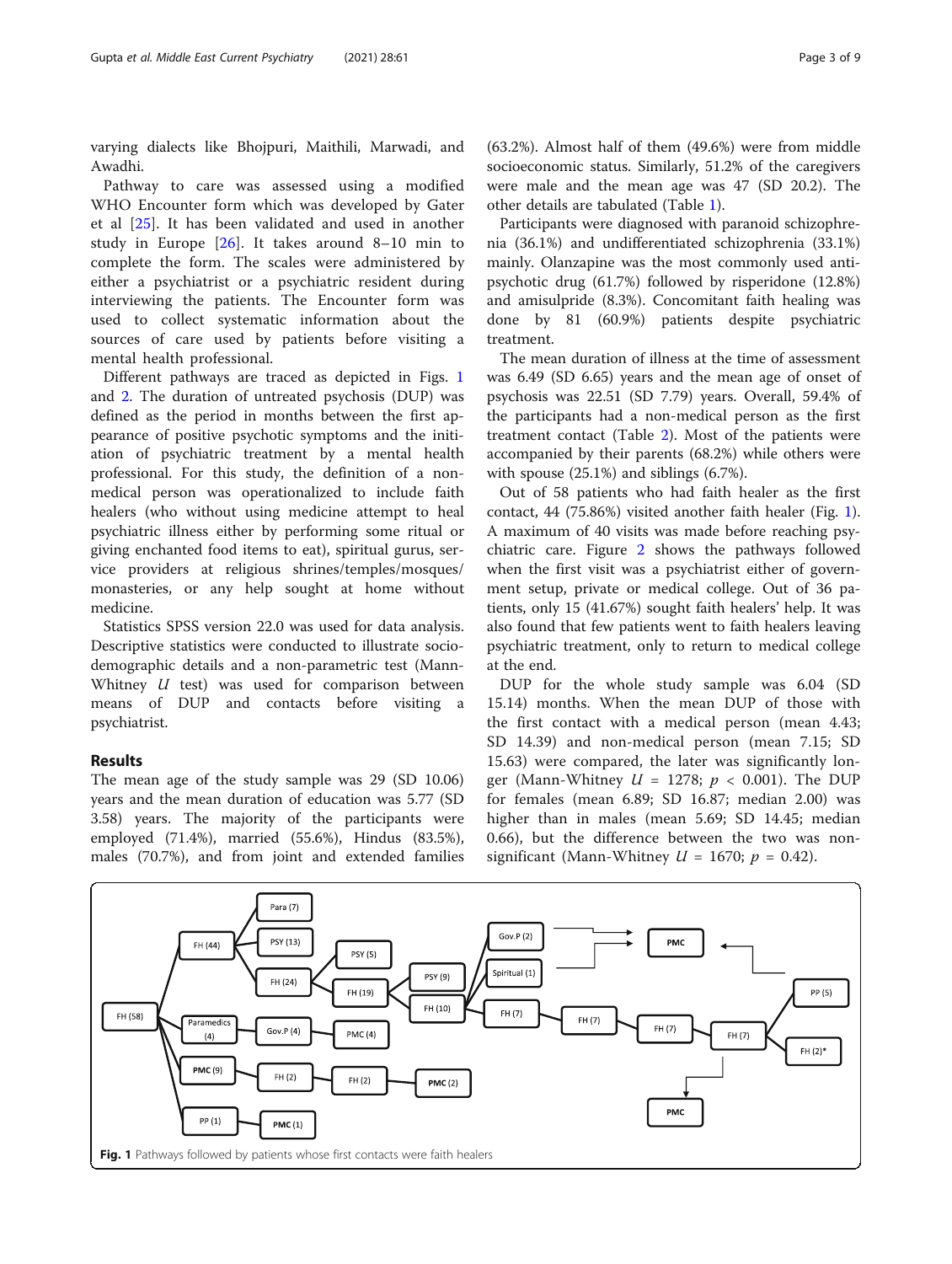<span id="page-3-0"></span>

In terms of supernatural beliefs, more than half of the caregivers had one or more supernatural beliefs, about four-fifths (79.7%) of which had at least one of the supernatural beliefs. In terms of the etiological model, more than two-thirds (72.2%) of the participants, attributed mental illness to one or more supernatural causes (Table [3\)](#page-5-0).

When the DUP of those with and without various supernatural beliefs were compared, it was seen that DUP was longer for those caregivers who believed that bad deeds in the previous life could cause mental illness. Similarly, significantly longer DUP was found in patients whose caregivers believed or talked about evil spirits. DUP was longer for those patients also whose locality believed in black magic and its influences (Table [3\)](#page-5-0). When the numbers of contacts before reaching the mental health professionals were compared for those with and without various supernatural beliefs, it was seen that those who believed in

ghosts, spiritual intrusion, the curse of God/Goddess, celestial influences, dissatisfied or evil spirits, bad deed in a previous life as the cause of mental illnesses had a significantly higher number of contacts, compared to those with lack of such beliefs (Table [3](#page-5-0)). Similarly, any act of faith healing done during current illness, caregivers' beliefs or talking about celestial influences, evil spirits, talking or believing in above things, belief in the local community or patient's visit to any guru or local sect had a significantly higher number of contacts, compared to those with lack of such beliefs (Table [3\)](#page-5-0).

#### **Discussion**

This study assessed the pathways of care, duration of untreated psychosis, and supernatural beliefs in patients with schizophrenia. Additionally, an attempt was made to evaluate the association of these variables.

**Table 1** Socio-demographic profile of the study participants ( $N = 133$ )

| <b>Parameters</b>                                       | Mean $(\pm SD)/$ frequency $(\%)$ For patients | Mean (frequency %) for caregivers |  |
|---------------------------------------------------------|------------------------------------------------|-----------------------------------|--|
| Gender (male)                                           | 94 (70.7%)                                     | 68 (51.2%)                        |  |
| Age (years)                                             | 29.00 ( $\pm$ 10.06)                           | 47 ( $\pm$ 20.2)                  |  |
| Education (years)                                       | 5.77 ( $\pm$ 3.58)                             | 10.4 ( $\pm$ 2.8)                 |  |
| Employed                                                | 95 (71.4%)                                     | 122 (91.73%)                      |  |
| Married                                                 | 74 (55.6%)                                     | 118 (88.72%)                      |  |
| Hindu religion                                          | 111 (83.5%)                                    | 111 (83.5%)                       |  |
| Non-nuclear family type                                 | 84 (63.2%)                                     | 84 (63.2%)                        |  |
| Family income (in Nepalese rupees) mean (SD)            | 23,917 (± 37,359) [median 15,000]              | 23,917 (± 37,359) [median 15,000] |  |
| Locality (rural)                                        | 112 (84.2%)                                    | 112 (84.2%)                       |  |
| Middle socio-economic class (modified Kuppuswamy, 2012) | 66 (49.6%)                                     | 66 (49.6%)                        |  |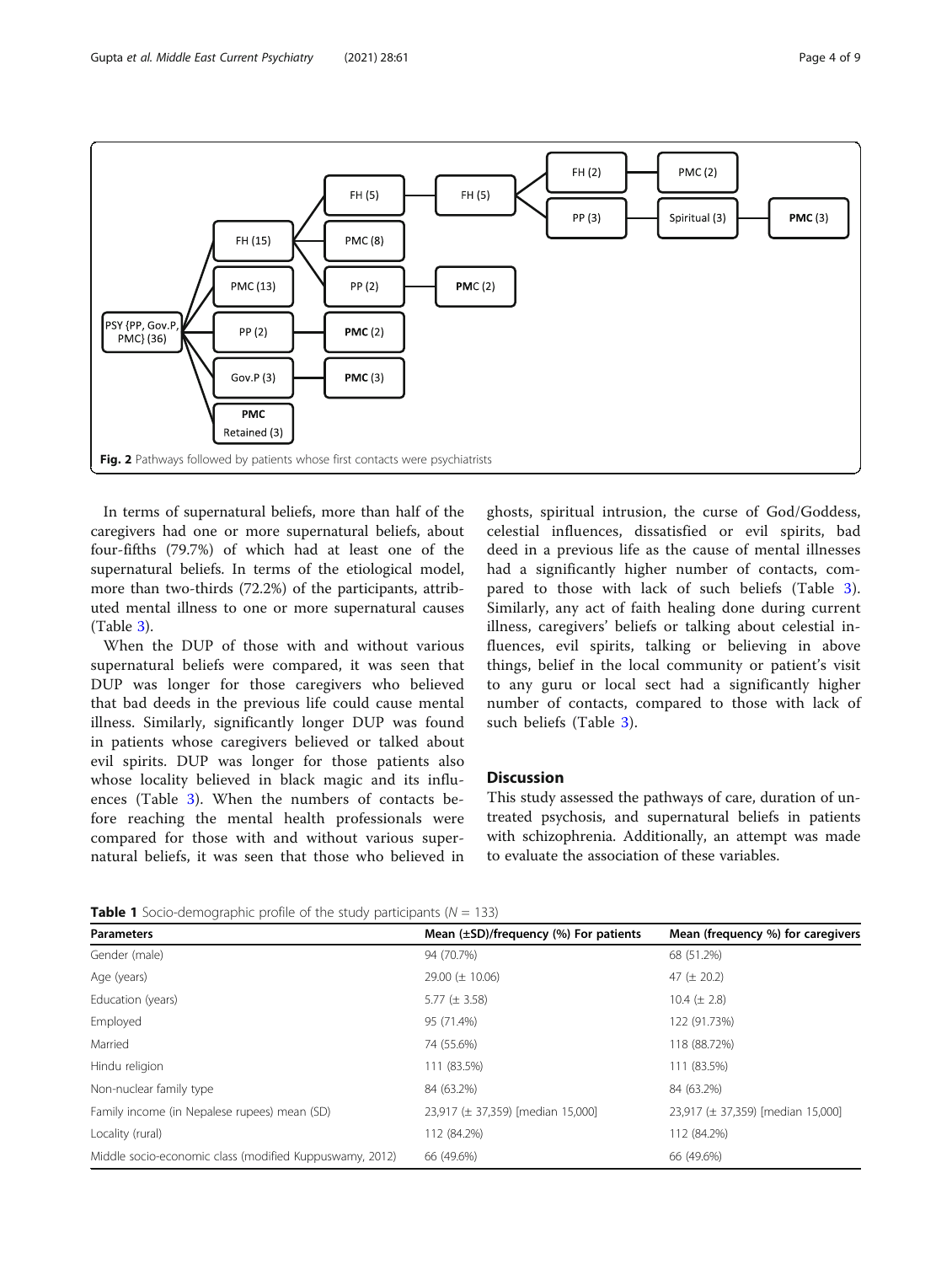<span id="page-4-0"></span>Table 2 First contact on the pathways to care

| First contact person                    | N(%       |                    |
|-----------------------------------------|-----------|--------------------|
| Psychiatrist at private setup           | 23(17.3)  | Medical person     |
| General practitioner including MBBS     | 5(3.8)    | 54 (40.6%)         |
| Psychiatrist at government hospital     | 3(2.3)    |                    |
| Psychiatrist at medical college         | 10(7.5)   |                    |
| Paramedics (CMA, HA, ANM) <sup>a</sup>  | 13 (9.8)  |                    |
| Faith healer                            | 58 (43.6) | Non-medical person |
| Spiritual guru                          | 6(4.5)    | 79 (59.4%)         |
| Others (alternative therapy)            | 3(2.3)    |                    |
| Help at home                            | 8(6.0)    |                    |
| Visit to temple/mosque/religious shrine | 4(3.0)    |                    |
| Total (N)                               | 133 (100) |                    |

<sup>a</sup>CMA certified medical assistant, HA health assistant, ANM auxiliary nurse midwifery

Most of the patients in this study were males. As males are the main earning members, possibly they are more often brought for treatment. Similar trends are seen in previous studies from India [\[13](#page-7-0)]. This also possibly explains why the duration of untreated psychosis was shorter in males, when compared to females. Most of the subjects in the current study were married, from middle socioeconomic status, employed, staying in the non-nuclear family and from rural backgrounds. This demographic profile is similar to previous studies from this part of the country  $[20]$  $[20]$ , unlike single and unemployed males from Indian studies [\[13](#page-7-0), [27](#page-8-0)]. The possible reasons could be the severity of illness, social acceptability, and cultural differences.

As expected, most of the patients had faith healer as the first contact, which is similar to the previous study from Nepal [[20](#page-7-0)], Asian countries [\[27](#page-8-0), [28\]](#page-8-0), and other lower- and middle-income countries [[29](#page-8-0)]. These findings are unlike Western studies where emergency staff, general physician, or police are first contact [\[30](#page-8-0), [31\]](#page-8-0).

The earlier studies done in Nepal reveal that most of the people with mental disorders who went to the public psychiatric facility had initially visited the nonpsychiatric treatment centers as their first point of contact before visiting the formal public mental health service center [[22,](#page-8-0) [23\]](#page-8-0).

Dhungana and colleagues report that the study population in western Nepal believed that schizophrenia was a non-psychiatric illness, resultantly visited faith healers [\[20](#page-7-0)]. Findings also suggest that it is not only the beliefs but lack of services also that force patients to visit faith healers in Nepal [[21\]](#page-8-0). The argument in later study can be valid because there are only 1.11 psychiatrists per million populations in the province where this study was carried out. Stigma and lack of knowledge and awareness are other

possible reasons for visiting faith healers [[32,](#page-8-0) [33](#page-8-0)]. These findings suggest that there is a need to improve mental literacy in the general public and also increase the number of mental health professionals to cater to the needs of patients with mental disorders.

However, when one compares the findings of the present study with existing data, it is evident that a higher proportion of patients with psychosis from Nepal visit faith healers when compared to those from India. A study from India reported that the first contact was a private or government psychiatrist in more than half of the patients [\[27](#page-8-0)]. These differences could be due to the study setting, i.e., the study from India was done in a tertiary care center in a big city, catering to both urban and rural areas. In contrast, the majority of the patients catered at our center belong to the semi-urban or rural areas.

Although, there could be various reasons for these differences, when one compares the findings of the present study with the previous Nepalese study, the current study suggests that there is an improvement in the rate of visiting psychiatrists on first contact (8% versus 27.1% in the present study) possibly because of increase in the number of private psychiatrists and awareness [[20\]](#page-7-0).

The present study also shows that when the first contact was with a faith healer, the subsequent visits were more often with non-psychiatrist and the patient visited several faith healers before reaching mental health professional. On contrary, if the first visit was with a psychiatrist, lesser people went to faith healers. This shows that the treatment delay can be prevented if contact with a psychiatrist is ensured in schizophrenia. In the face of fewer psychiatrists and long distances traveled by patients for psychiatric consultation, it is advisable to promote community mental health programs in remote areas of Nepal to improve mental health care for patients with schizophrenia.

This study also shows that a significant proportion of the caregivers of patients with schizophrenia have supernatural beliefs, which possibly influence their helpseeking and delay in the starting of appropriate psychiatric care. The high prevalence of supernatural beliefs is consistent with previous studies from India [\[13](#page-7-0), [24,](#page-8-0) [27](#page-8-0)]. These findings further underscore the need for public awareness programs to improve mental literacy. It is difficult to change such deep rooted beliefs and practices. It appears prudent to incorporate faith healers in the healthcare system [\[34](#page-8-0)]. Some of the studies from India show that improving the mental literacy of faith healers and providing mental health services close to the religious/faith healing places can also help in improving the care of people with mental illness by facilitating appropriate referrals [[35,](#page-8-0) [36\]](#page-8-0). Similar, measures are also required for a country like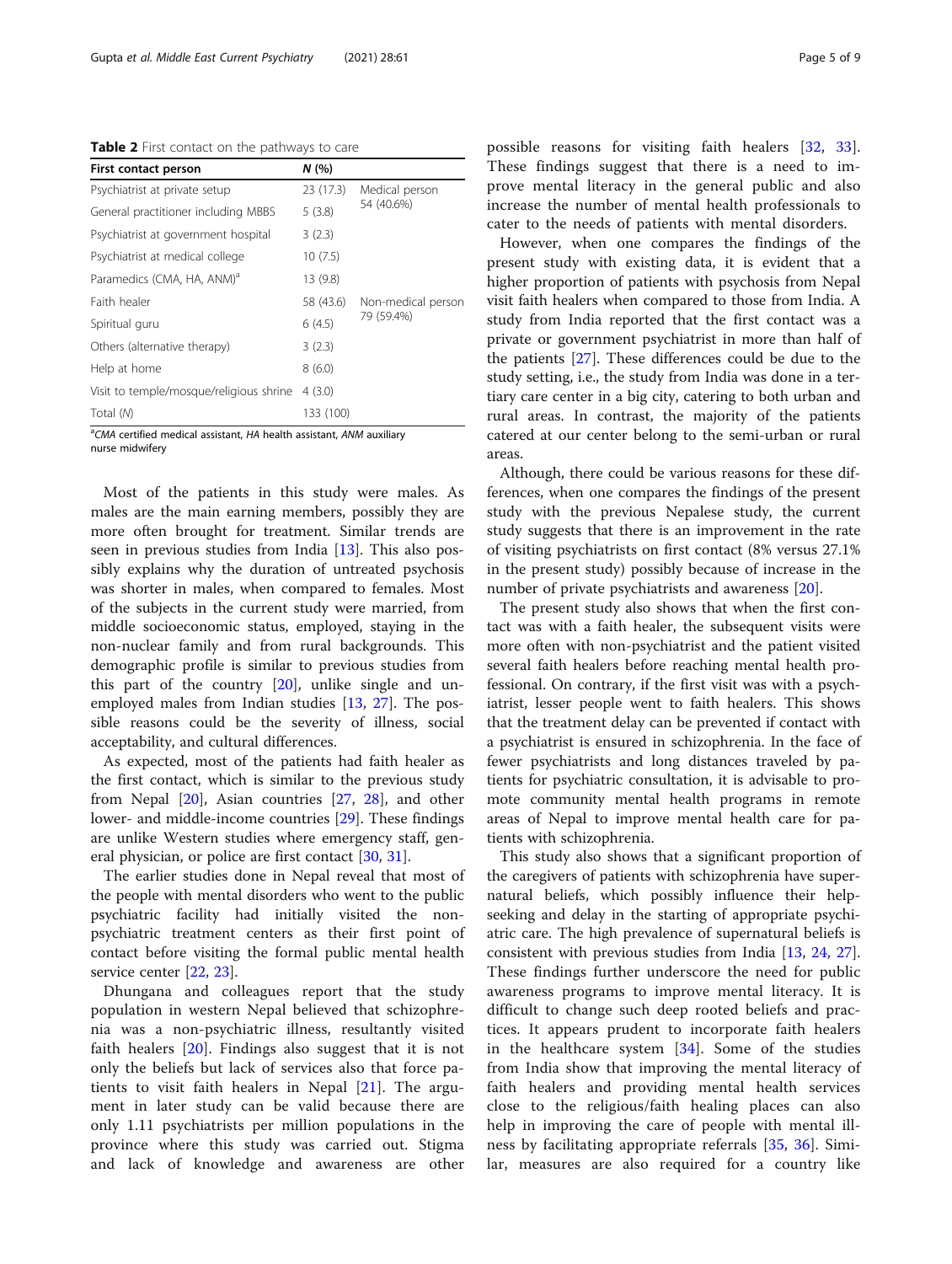<span id="page-5-0"></span>Table 3 Supernatural Attitude Questionnaire (SAQ) and relationship of these beliefs with DUP and number of contacts prior to seeing a psychiatrist

| <b>Supernatural Attitude</b><br>Questionnaire                                                                      | Prevalence<br>of various<br>supernatural<br><b>beliefs</b><br>$(N = 133)$ | DUP of<br>patients<br>with the<br>particular<br>belief<br>(no)<br>Mean (SD) | DUP of<br>patients<br>without<br>the<br>particular<br>belief<br>(yes) mean<br>(SD) | Mann-<br>Whitney<br>$U$ test<br>(2-tailed<br>p value) | Number of<br>contacts prior to<br>seeing a<br>psychiatrist in<br>those having the<br>belief | Number of contacts<br>prior to seeing a<br>psychiatrist in those<br>not having the<br>belief | Mann-<br>Whitney U<br>test $(2 -$<br>tailed<br>significance) |
|--------------------------------------------------------------------------------------------------------------------|---------------------------------------------------------------------------|-----------------------------------------------------------------------------|------------------------------------------------------------------------------------|-------------------------------------------------------|---------------------------------------------------------------------------------------------|----------------------------------------------------------------------------------------------|--------------------------------------------------------------|
| 1. Do you believe in JaduTona<br>(black magic)?                                                                    | 86 (64.7%)                                                                | 3.59 (10.41)                                                                | 10.53 (20.63)                                                                      | 1941<br>(0.71)                                        | 4.14 (6.95)                                                                                 | 2.02(2.33)                                                                                   | 1941(0.70)                                                   |
| 2. Do you believe in BhutPret<br>(ghosts)?                                                                         | 73 (54.9%)                                                                | 3.81 (11.38)                                                                | 8.76 (18.47)                                                                       | 1876<br>(0.15)                                        | 4.48 (7.48)                                                                                 | 2.07(2.14)                                                                                   | 1878 (0.15)                                                  |
| 3. Do you believe in Oparikasar<br>(spirit intrusion)?                                                             | 88 (66.2%)                                                                | 6.62(17.71)                                                                 | 4.90(8.10)                                                                         | 1786.5<br>(0.36)                                      | 4.10 (6.91)                                                                                 | 2.00(2.16)                                                                                   | 1656.5<br>(0.117)                                            |
| Number of patients with belief<br>in one of the above three                                                        | 106 (79.7%)                                                               | 6.01(16.20)                                                                 | 6.16(10.23)                                                                        | 1392<br>(0.83)                                        | 3.71(6.35)                                                                                  | 2.15 (2.78)                                                                                  | 1204.5<br>(0.197)                                            |
| 4. Do you think that black<br>magic can cause mental illness<br>in a person?                                       | 77 (57.9%)                                                                |                                                                             | 4.16 (11.20) 8.63 (19.11)                                                          | 2014<br>(0.52)                                        | 4.39 (7.29)                                                                                 | 2.02(2.20)                                                                                   | 1815 (0.114)                                                 |
| 5. Do you think that ghosts can 61 (45.9%)<br>cause mental illness in a<br>person?                                 |                                                                           | 4.37 (12.56) 7.46 (16.99)                                                   |                                                                                    | 2164<br>(0.89)                                        | 5.31 (7.93)                                                                                 | 1.76(2.08)                                                                                   | 1363 (<<br>$0.001$ <sup>***</sup>                            |
| 6. Do you think that spirit<br>intrusion can cause mental<br>illness in a person?                                  | 77 (57.9%)                                                                | 7.42 (18.91) 4.15 (7.07)                                                    |                                                                                    | 2028<br>(0.90)                                        | 4.65 (7.23)                                                                                 | 1.66(2.04)                                                                                   | 1385 $(<$<br>$0.001)$ ***                                    |
| 7. Do you think that mental<br>illness can be caused by Devi<br>Devtaprakop (curse of God or<br>Goddess)?          | 76 (57.1%)                                                                | 2.89 (3.48)                                                                 | 10.25 (22.20)                                                                      | 1943<br>(0.31)                                        | 4.76 (7.23)                                                                                 | 1.56(2.04)                                                                                   | 1256 (<<br>$0.001)$ ***                                      |
| 8. Do you think that mental<br>illness can be caused by graha-<br>nachhatra (celestial influences)?                | 83 (62.4%)                                                                | 2.65(3.61)                                                                  | 11.68 (23.32)                                                                      | 1793.5<br>(0.19)                                      | 4.35 (7.08)                                                                                 | 1.80(1.95)                                                                                   | 1617 (0.03)*                                                 |
| 9. Do you think that mental<br>illness can be caused by effects<br>of dissatisfied or evil spirit?                 | 64 (48.1%)                                                                | 3.42 (3.89)                                                                 | 8.47 (20.46)                                                                       | 1689.5<br>$(0.02)^*$                                  | 5.20 (7.83)                                                                                 | 1.71(1.84)                                                                                   | 1492<br>$(0.001)$ ***                                        |
| 10. Do you think that one's<br>mental health can be affected<br>as retribution of a bad deed in<br>previous life?  | 82 (61.7%)                                                                |                                                                             | 6.36 (15.23) 5.54 (15.14)                                                          | 1460.5<br>$(0.003)$ **                                | 4.80 (6.99)                                                                                 | 1.12(1.51)                                                                                   | 912 (<<br>$0.001)$ ***                                       |
| Number of patients attributing<br>their mental illness to one of<br>the above                                      | 96 (72.2%)                                                                | 6.53 (17.02) 4.77 (8.57)                                                    |                                                                                    | 1581<br>(0.33)                                        | 4.09 (6.57)                                                                                 | 1.57(2.49)                                                                                   | 1080 (<<br>$0.001$ <sup>***</sup>                            |
| 11. Do you think that the<br>patient's behaviour or abnormal<br>experiences are due to black<br>magic?             | 19 (14.3%)                                                                | 2.47 (4.30)                                                                 | 6.64(16.20)                                                                        | 730.5<br>(0.23)                                       | 1.16(1.17)                                                                                  | 3.76 (6.21)                                                                                  | 692.5 (0.011)*                                               |
| 12. Do you think that the<br>patient's behaviour or abnormal<br>experiences are due to ghosts?                     | 7(5.3%)                                                                   | 5.29 (6.28)                                                                 | 6.09(15.50)                                                                        |                                                       | 433 (0.94) 1.43 (0.53)                                                                      | 3.50 (5.98)                                                                                  | 349.5 (0.35)                                                 |
| 13. Do you think that the<br>patient's behaviour or abnormal<br>experiences are due to spirit<br>intrusion?        | 31 (23.3%)                                                                |                                                                             | 11.97(23.76) 4.24 (10.86)                                                          | 1398.5<br>(0.33)                                      | 3.84(3.45)                                                                                  | 3.25(6.39)                                                                                   | 1129(0.14)                                                   |
| 14. Do you think that the<br>patient's behaviour or abnormal<br>experiences are due to wrath of<br>God or Goddess? | 20 (15%)                                                                  | 4.00(4.37)                                                                  | 6.41(16.31)                                                                        |                                                       | 969 (0.31) 9.35 (12.52)                                                                     | 2.34(2.46)                                                                                   | 909.5 (0.158)                                                |
| 15. Do you think that the<br>patient's behaviour or abnormal                                                       | 19 (14.3%)                                                                | 3.44(4.15)                                                                  | 6.48(16.24)                                                                        | 1036.5<br>(0.76)                                      | 2.00(1.20)                                                                                  | 3.62(6.26)                                                                                   | 1063.5 (0.90)                                                |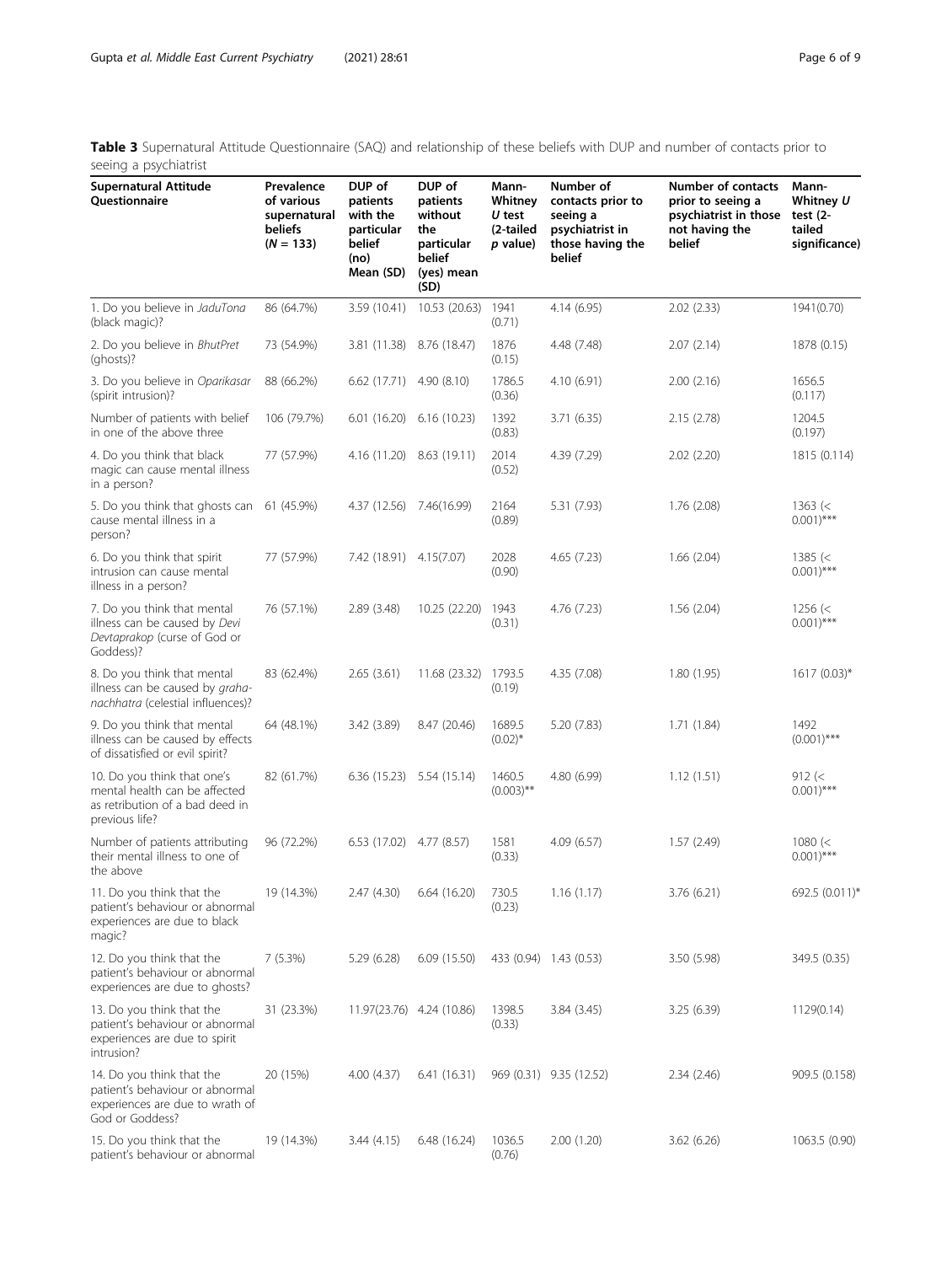Table 3 Supernatural Attitude Questionnaire (SAQ) and relationship of these beliefs with DUP and number of contacts prior to seeing a psychiatrist (Continued)

| <b>Supernatural Attitude</b><br>Questionnaire                                                                                               | Prevalence<br>of various<br>supernatural<br>beliefs<br>$(N = 133)$ | DUP of<br>patients<br>with the<br>particular<br>belief<br>(no)<br>Mean (SD) | DUP of<br>patients<br>without<br>the<br>particular<br>belief<br>(yes) mean<br>(SD) | Mann-<br>Whitney<br>U test<br>(2-tailed<br>p value) | Number of<br>contacts prior to<br>seeing a<br>psychiatrist in<br>those having the<br>belief | Number of contacts<br>prior to seeing a<br>psychiatrist in those<br>not having the<br>belief | Mann-<br>Whitney U<br>test $(2 -$<br>tailed<br>significance) |
|---------------------------------------------------------------------------------------------------------------------------------------------|--------------------------------------------------------------------|-----------------------------------------------------------------------------|------------------------------------------------------------------------------------|-----------------------------------------------------|---------------------------------------------------------------------------------------------|----------------------------------------------------------------------------------------------|--------------------------------------------------------------|
| experiences are due to evil<br>spirit?                                                                                                      |                                                                    |                                                                             |                                                                                    |                                                     |                                                                                             |                                                                                              |                                                              |
| 16. Do you think that by<br>worship/rituals/black magic, the<br>patient's behaviour can be<br>changed for the better?                       | 79 (59.4%)                                                         | $6.93(18.61)$ $4.75(7.67)$                                                  |                                                                                    | 1929<br>(0.35)                                      | 2.18(1.87)                                                                                  | 5.17(8.61)                                                                                   | 2018.5 (0.59)                                                |
| 17. During the present illness of 110 (82.7%)<br>the patient, did you or any<br>other member of family visit or<br>consult as faith healer? |                                                                    |                                                                             | 6.08 (15.98) 5.88 (10.54)                                                          |                                                     | 980 (0.09) 3.92 (6.26)                                                                      | 0.87(1.39)                                                                                   | 616 (<<br>$0.001)$ ***                                       |
| 18. Was any worship/ritual/<br>black magic performed during<br>the present illness of the<br>patient with a view to make<br>him better?     | 117 (88.0%)                                                        | $6.34(16.05)$ $3.89(4.61)$                                                  |                                                                                    |                                                     | 914 (0.88) 3.42 (5.64)                                                                      | 3.19 (7.31)                                                                                  | 762.5 (0.22)                                                 |
| 19. Does the patient believe in<br>or talk about black magic?                                                                               | 14 (10.5%)                                                         | 7.13 (18.92)                                                                | 5.92 (14.73)                                                                       | 741.5<br>(0.50)                                     | 2.71(1.77)                                                                                  | 3.47(6.14)                                                                                   | 675.5 (0.24)                                                 |
| 20. Does the patient believe in<br>or talk about ghosts?                                                                                    | 89 (66.9%)                                                         |                                                                             | 6.87 (15.53) 4.37 (14.35)                                                          | 1703<br>(0.22)                                      | 2.73(3.83)                                                                                  | 4.73 (8.47)                                                                                  | 1956.5 (0.99)                                                |
| 21. Does the patient believe in<br>or talk about spirit intrusion?                                                                          | 22 (16.5%)                                                         | 2,91 (3.99)                                                                 | 6.66(16.43)                                                                        | 1106<br>(0.49)                                      | 3.59(6.35)                                                                                  | 3.35 (5.76)                                                                                  | 1213.5 (0.96)                                                |
| 22. Does the patient believe in<br>or talk about wrath of God or<br>Goddess?                                                                | 113 (85%)                                                          | 5.99 (15.11) 6.37 (15.7)                                                    |                                                                                    | 982.5<br>(0.35)                                     | 2.74(4.43)                                                                                  | 7.05 (10.21)                                                                                 | 787.5 (0.03)                                                 |
| 23. Does the patient believe in<br>or talk about celestial<br>influences?                                                                   | 30 (22.6%)                                                         | 2.44(3.61)                                                                  | 7.09 (16.97)                                                                       | 1130<br>(0.03)                                      | 1.27(1.86)                                                                                  | 4.0(6.43)                                                                                    | 902 (<<br>$0.001$ <sup>***</sup>                             |
| 24. Does the patient believe in<br>or talk about dissatisfied or evil<br>spirit?                                                            | 16 (12%)                                                           | 0.65(0.83)                                                                  | 6.78(16.01)                                                                        | $386.5$ (<<br>$0.001$ <sup>***</sup>                | 1.13(1.75)                                                                                  | 3.70(6.13)                                                                                   | 566 (0.01)*                                                  |
| 25. Did he/she talk about or<br>believe in these things even<br>before falling ill?                                                         | 18 (13.5%)                                                         | 2.25(3.77)                                                                  | 6.64(16.15)                                                                        | 693.5<br>(0.02)                                     | 2.56(6.98)                                                                                  | 3.52 (5.66)                                                                                  | 647.5<br>$(0.001)$ **                                        |
| 26. During the present illness,<br>did the patient visit a faith<br>healer or was he/she taken<br>there at his/her request?                 | 16 (12%)                                                           | 4.26 (6.50)                                                                 | 6.29 (15.97)                                                                       | 908.5<br>(0.85)                                     | 3.38 (7.25)                                                                                 | 3.39 (5.65)                                                                                  | 831.5 (0.46)                                                 |
| 27. Do people in your locality<br>and community generally<br>believe in black magic and<br>such influences?                                 | 96 (72.2%)                                                         | 5.36 (12.60)                                                                | 7.83 (20.43)                                                                       | 1285<br>$(0.01)^*$                                  | 4.35(6.60)                                                                                  | 0.89(0.99)                                                                                   | 784 (<<br>$0.001)$ ***                                       |
| 28. Does the patient belong to<br>any specific or special guru,<br>spiritual or religious sect?                                             | 24 (18%)                                                           | 5.07 (5.76)                                                                 | 6.26(16.52)                                                                        |                                                     | 991 (0.06) 3.75 (3.53)                                                                      | 3.31(6.24)                                                                                   | $968(0.04)^{*}$                                              |

DUP duration of untreated psychosis

Nepal, which shares local culture and belief system with India. The gap between the service provider and consumer can also be reduced by an advocacy of mental health Gap Action Program (mhGAP) initiated by the World Health Organization.

The present study has certain limitations, which must be kept in mind while interpreting the results. This study was done at a single center and the study sample was relatively small. The information about pathways to care was obtained based on amnestic recall and not on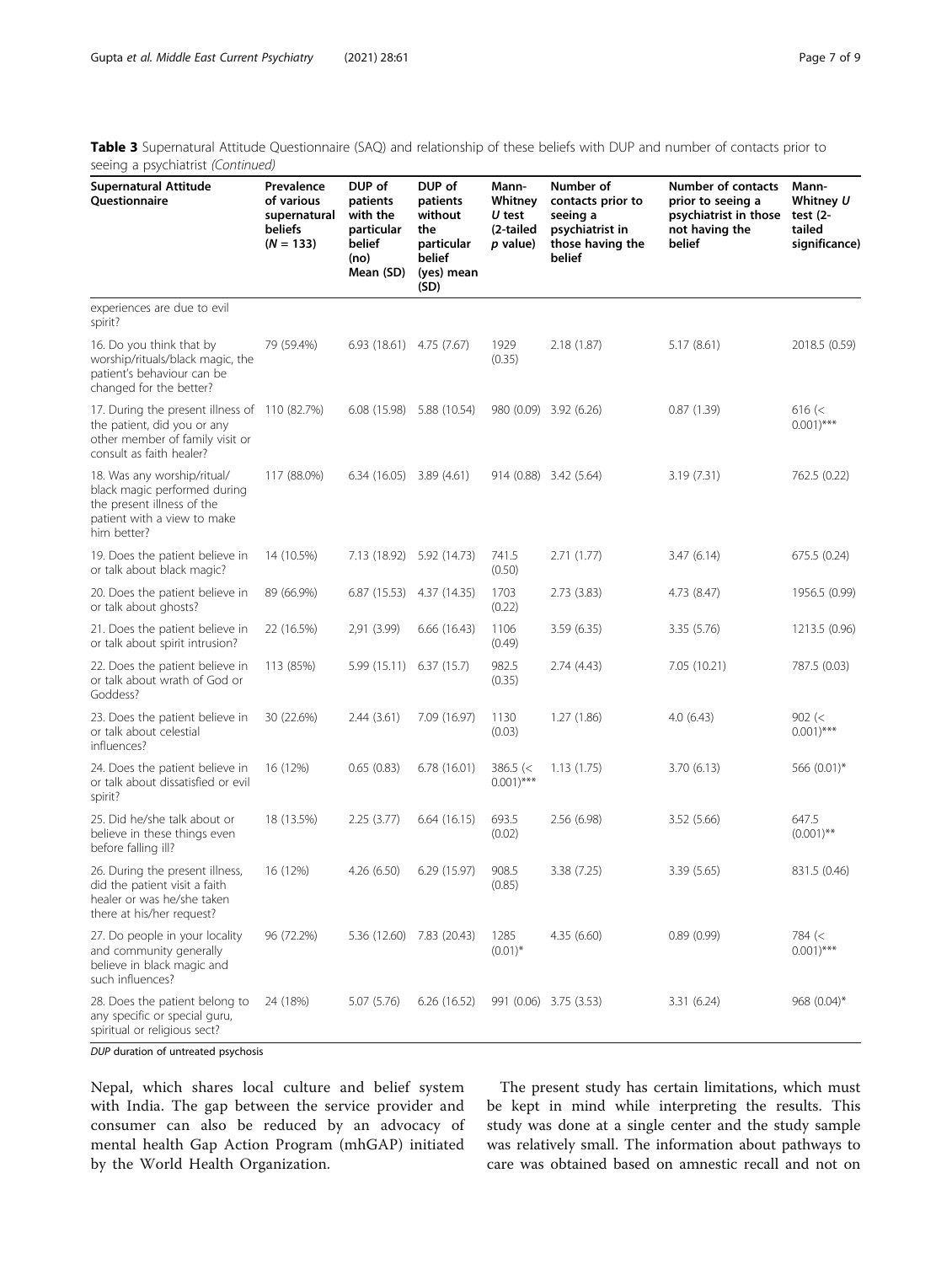<span id="page-7-0"></span>the verification of treatment records. In future, multicentric studies focusing on these issues are required to improve the understanding of pathways of care, DUP, and supernatural beliefs.

### Conclusions

The present study suggests that a significant proportion of patients seek first help for their psychotic or severe mental illness from non-medical persons, especially faith healers. Seeking first help from faith healers is associated with a longer duration of untreated psychosis. Helpseeking and the DUP are possibly influenced by the prevailing supernatural beliefs held by caregivers of persons with schizophrenia. Hence, there is a need to improve mental health literacy and have public awareness programs to address the belief systems and clarify the prevailing myths in society.

#### Abbreviations

ANM: Auxiliary Nurse Midwifery; CMA: Certified Medical Assistant; DUP: Duration of untreated psychosis; HA: Health assistant; PANSS: Positive and Negative Syndrome Scale

#### Acknowledgements

None

#### Authors' contributions

AKG and SG contributed in conceiving the presented idea and development of the methodology. AKG, SS1, SS2, and ST assisted in data collection, drafted the article, and helped shape the research and analysis. AKG obtained the ethical approval, performed computations, data tabulation, contributed to manuscript writing, editing, and critical revision. AKG, SG, SS3, and others contributed to editing and critical revision. All authors have read and approved the manuscript.

#### Funding

None

#### Availability of data and materials

Data is available upon request.

#### Declarations

#### Ethics approval and consent to participate

The permission for conducting this study was taken from Institutional Review Committee of NMCTH (National medical college teaching hospital): F-NMC/ 405/075/076. Informed consent (written consent) was obtained from all participants voluntarily. Their treatment was not affected on the basis of participation.

#### Consent for publication

None

#### Competing interests

The authors declare that they have no competing interests.

#### Author details

<sup>1</sup>Department of Psychiatry, National Medical College Teaching Hospital, Bhediyahi-15, Birganj 44300, Nepal. <sup>2</sup>Department of Psychiatry, Postgraduate Institute of Medical Education and Research, Chandigarh 160012, India. <sup>3</sup>Kent and Medway NHS and Social Care Partnership Trust, Kent, UK. <sup>4</sup>Department of Psychiatry, Jawahar Lal Nehru Memorial Hospital (JLNMH), Rainawari, Srinagar, Jammu and Kashmir 190003, India.

Received: 23 June 2021 Accepted: 12 September 2021 Published online: 21 October 2021

#### References

- 1. Trivedi JK, Jilani AQ (2011) Pathway of psychiatric care. Indian J Psychiatry 53(2):97–98. <https://doi.org/10.4103/0019-5545.82530>
- 2. Steel Z, McDonald R, Silove D, Bauman A, Sandford P, Herron J, Minas IH (2006) Pathways to the first contact with specialist mental health care. Aust N Z J Psychiatry 40(4):347–354. [https://doi.org/10.1111/j.1440-1614.2006.01](https://doi.org/10.1111/j.1440-1614.2006.01801.x) [801.x](https://doi.org/10.1111/j.1440-1614.2006.01801.x)
- 3. Kauye F, Udedi M, Mafuta C (2015) Pathway to care for psychiatric patients in a developing country: Malawi. Int J Soc Psychiatry 61(2):121–128. [https://](https://doi.org/10.1177/0020764014537235) [doi.org/10.1177/0020764014537235](https://doi.org/10.1177/0020764014537235)
- 4. Boonstra N, Klaassen R, Sytema S, Marshall M, De Haan L, Wunderink L et al (2012) Duration of untreated psychosis and negative symptoms - A systematic review and meta-analysis of individual patient data. Schizophr Res 142(1-3):12–19. <https://doi.org/10.1016/j.schres.2012.08.017>
- 5. Dell'Osso B, Glick ID, Baldwin DS, Altamura AC (2012) Can long-term outcomes be improved by shortening the duration of untreated illness in psychiatric Disorders? a conceptual framework. Psychopathology 46(1):14– 21. <https://doi.org/10.1159/000338608>
- 6. Suvisaari J, Mantere O, Keinänen J, Mäntylä T, Rikandi E, Lindgren M, Kieseppä T, Raij TT (2018) Is It Possible to Predict the Future in First-Episode Psychosis? Front Psychiatry 9:1–15. <https://doi.org/10.3389/fpsyt.2018.00580>
- 7. Chadda RK, Agarwal V, Singh MC, Raheja D (2001) Help seeking behaviour of psychiatric patients before seeking care at a mental hospital. Int J Soc Psychiatry 47(4):71–78. <https://doi.org/10.1177/002076400104700406>
- 8. Jain N, Gautam S, Jain S, Gupta ID, Batra L, Sharma RSH (2012) Pathway to psychiatric care in a tertiary mental health facility in Jaipur, India. Asian J Psychiatr 5(4):303–308. <https://doi.org/10.1016/j.ajp.2012.04.003>
- 9. Kishore J, Gupta A, Jiloha RC, Bantman P (2011) Myths, beliefs and perceptions about mental disorders and health-seeking behavior in Delhi, India. Indian J Psychiatry 53(4):324–329. [https://doi.org/10.4103/0019-5545.](https://doi.org/10.4103/0019-5545.91906) [91906](https://doi.org/10.4103/0019-5545.91906)
- 10. Lahariya C, Singhal S, Gupta S, Mishra A (2010) Pathway of care among psychiatric patients attending a mental health institution in central India. Indian J Psychiatry 52(4):333–338. <https://doi.org/10.4103/0019-5545.74308>
- 11. Mishra N, Nagpal S, Chadda RK, Sood M (2011) Help-seeking behavior of patients with mental health problems visiting a tertiary care center in North India. Indian J Psychiatry 53(3):234–238. [https://doi.org/10.4103/0019-5545.](https://doi.org/10.4103/0019-5545.86814) [86814](https://doi.org/10.4103/0019-5545.86814)
- 12. Pradhan SC, Singh MM, Singh RA, Das J, Ram D, Patil B, Jain AK, Thomas JK (2001) First care givers of mentally ill patients: a multicenter study. Indian J Med Sci 55(4):203–208
- 13. Kate N, Grover S, Kulhara P, Nehra R (2012) Supernatural beliefs, aetiological models and help seeking behaviour in patients with schizophrenia. Ind Psychiatry J 21(1):49–54. <https://doi.org/10.4103/0972-6748.110951>
- 14. Naik SK, Pattanayak S, Gupta CS, Pattanayak RD (2012) Help-seeking behaviors among caregivers of schizophrenia and other psychotic patients: A hospital-based study in two geographically and culturally distinct Indian cities. Indian J Psychol Med 34(4):338–345. [https://doi.org/10.4103/0253-71](https://doi.org/10.4103/0253-7176.108214) [76.108214](https://doi.org/10.4103/0253-7176.108214)
- 15. Rai Y, Gurung D, Gautam K (2020) Insight and challenges: mental health services in Nepal. BJPsych Int 18(2):1–3. <https://doi.org/10.1192/bji.2020.58>
- 16. Keynejad RC, Dua T, Barbui C, Thornicroft G (2018) WHO Mental Health Gap Action Programme (mhGAP) Intervention Guide: a systematic review of evidence from low and middle-income countries. Evid Based Ment Health 21(1):30–34. <https://doi.org/10.1136/eb-2017-102750>
- 17. Sharma P, Joshi D, Shrestha K (2020) Mental health and COVID-19 in Nepal: a case of a satellite clinic. Asian J Psychiatr 53:102175. [https://doi.org/10.101](https://doi.org/10.1016/j.ajp.2020.102175) [6/j.ajp.2020.102175](https://doi.org/10.1016/j.ajp.2020.102175)
- 18. Sharma J, Aryal A, Thapa GK (2018) Envisioning a high-quality health system in Nepal: if not now, when? Lancet Glob Health 6(11):e1146–e1148. [https://](https://doi.org/10.1016/S2214-109X(18)30322-X) [doi.org/10.1016/S2214-109X\(18\)30322-X](https://doi.org/10.1016/S2214-109X(18)30322-X)
- 19. Jha AK, Ojha SP, Dahal S, Sharma P, Pant SB, Labh S, Marahatta K, Shakya S, Adhikari RP, Joshi D, Luitel NP, Dhimal M (2019) Prevalence of mental disorders in nepal: findings from the pilot study. J Nepal Health Res Counc 17(2):141–147. <https://doi.org/10.33314/jnhrc.v0i0.1960>
- 20. Dhungana M, Ghimire SR (2017) Pathways to mental health care in Nepal original research paper pathways to mental health care in Nepal psychiatry Dr. Shree Ram. <https://doi.org/10.15373/2259555X>